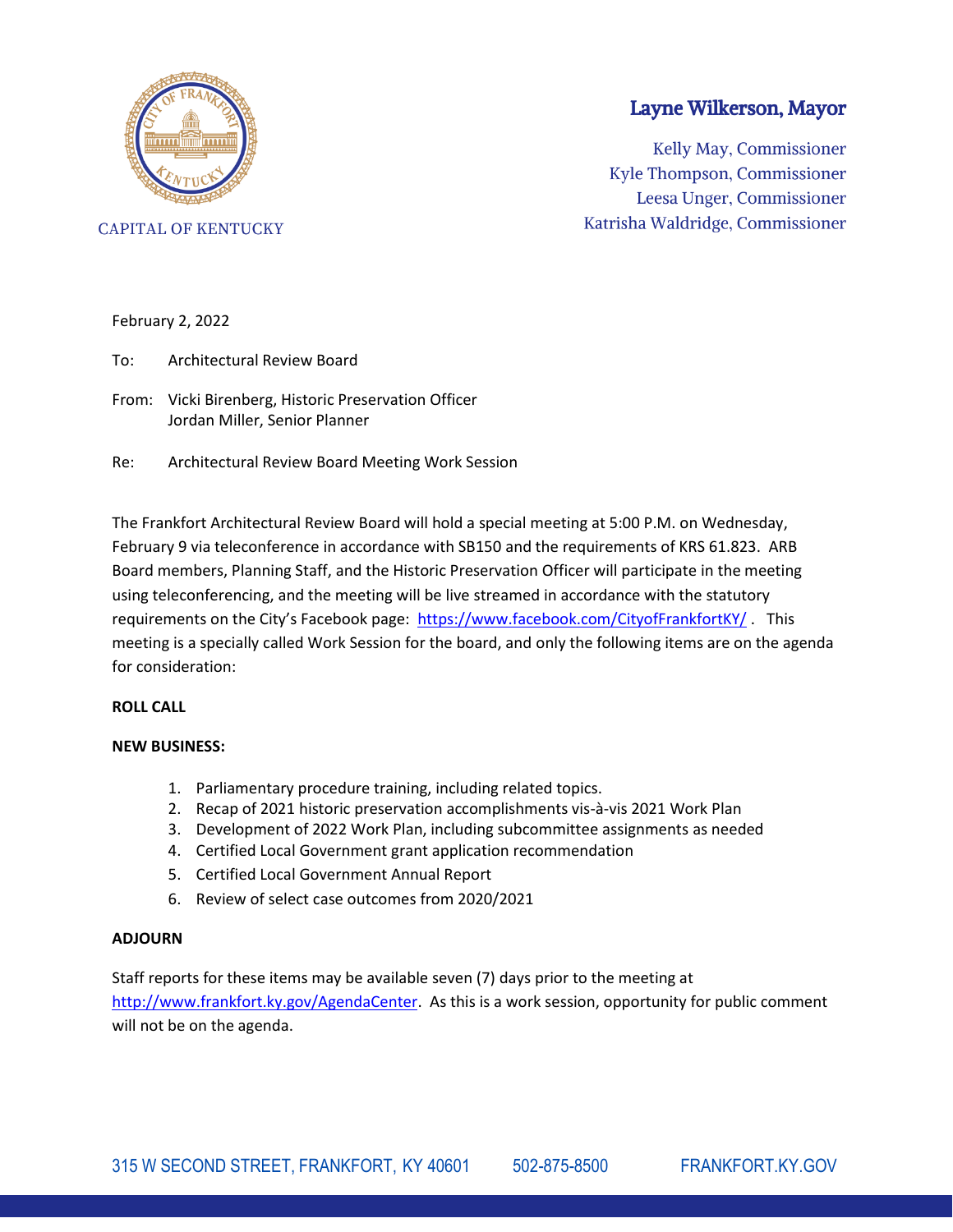

**CAPITAL OF KENTUCKY** 

### Layne Wilkerson, Mayor

Kelly May, Commissioner Kyle Thompson, Commissioner Leesa Unger, Commissioner Katrisha Waldridge, Commissioner

## **ARCHITECTURAL REVIEW BOARD**

2022 Annual Work Plan – Staff Recommendations

- 1. Participate in the update of the Special Capital Design Guidelines.
- 2. Seek Memorandum of Agreement, subscription, or other way to obtain all Frankfort's Historic and Architectural Survey Forms, as well as GIS Shape files for National Register listings, from the Kentucky Heritage Council.
- 3. Participate in the update of the Frankfort/Franklin County Comprehensive Plan.
- 4. Promote awareness for the African American Historic Context report and recommend National Register nominations as appropriate.
- 5. Participate in Preservation Month and Heritage Week, May 8-14, 2022.
- 6. Partner with Preservation Kentucky and Kentucky Trust to host real estate historic preservation training.